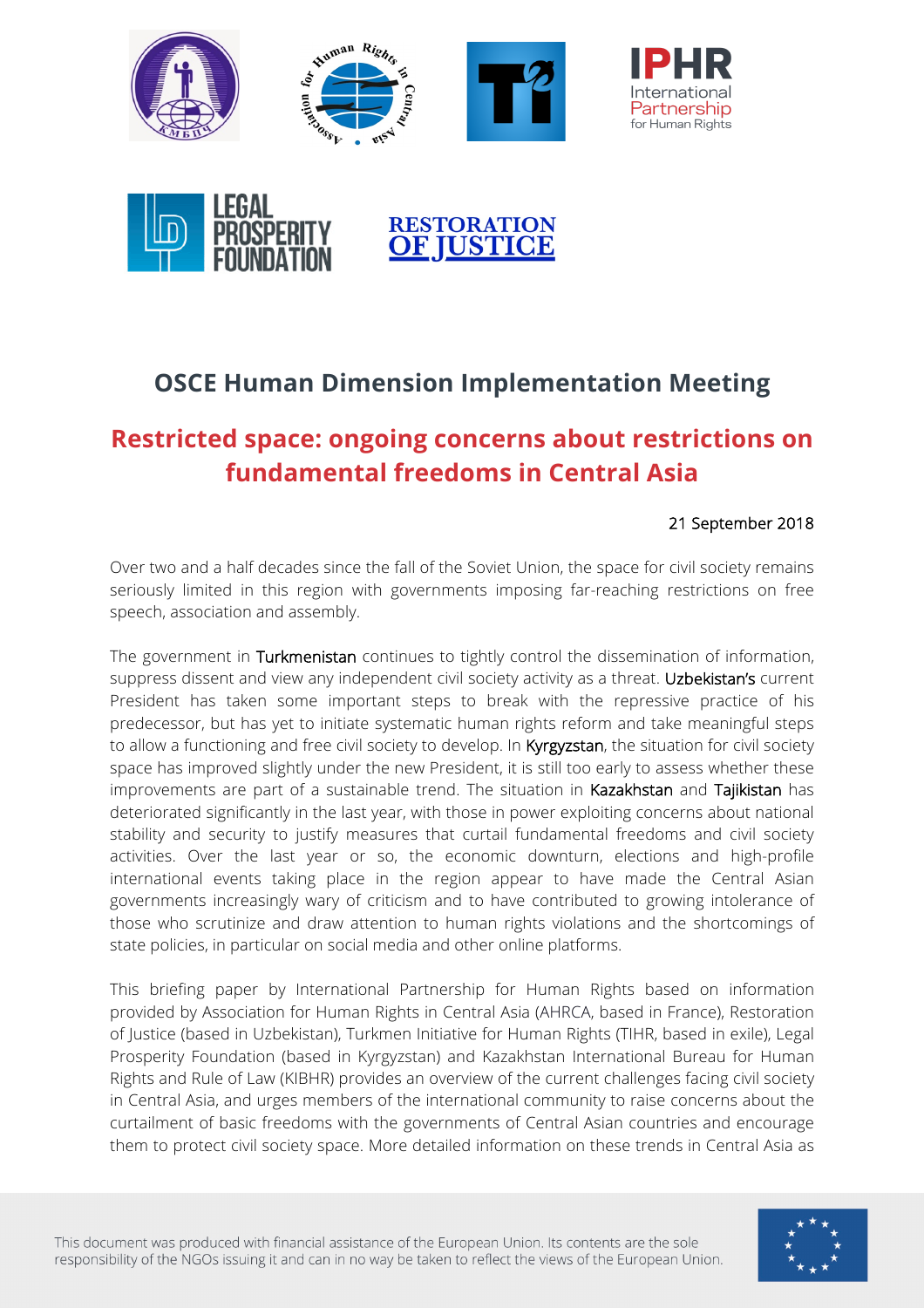well as individual cases can be found at: http://iphronline.org/danger-standing-justice-rightscentral-asia-new-ngo-report-documents-alarming-trends.html

#### **Kazakhstan**

Over the last year the space for freedom of expression and independent civil society engagement noticeably reduced in Kazakhstan. The few remaining independent media outlets faced pressure and journalists, social media users, civil society activists and other government critics were persecuted, detained and imprisoned on criminal charges of inciting discord, spreading false information, defamation and other alleged offenses in retaliation for their exercise of freedom of expression and other fundamental freedoms.

Freedom of association has lately been negatively impacted by the tense situation caused by the banning of the peaceful opposition movement Democratic Choice of Kazakhstan (DVK – from the Russian abbreviation) in March 2018 after it was ruled an extremist organization. Following this ruling, distributing and producing material about the DVK on mass media, telecommunication, social networks, apps and video hosting sites, became a criminal offence. From mid-March, the authorities began to actively seek out activists, bloggers and others who were thought to sympathize with DVK using information about subscribers to DVK's popular Telegram-channel. Several people received administrative warnings about their alleged affiliation with DVK.

On 18 September 2018 a delegation of MEPs from the European Parliament Foreign Affairs Committee attempted to meet with several civil society representatives and relatives of political prisoners in Almaty. Police detained Galia Ospanova and other members of civil society as they attempted to meet with the delegation. Galia Ospanova is the mother of Aset Nurzhaubai, who is currently on trial for alleged affiliation with DVK.

The Kazakhstani authorities also targeted alleged DVK supporters outside the country. The wellknown blogger Marat Tungishbaev, who had been living in exile in Kyrgyzstan and Ukraine for several years, was arrested on 10 May 2018 in Bishkek by the Kyrgyzstani security services (GKNB), and subsequently handed to the Kazakhstani authorities on 26 June. He is accused of spreading illegal information on DVK on Telegram and online social networks. Tungishbaev is currently incarcerated in a pre-trial detention facility in Kazakhstan, with significant threats to his health, as he is reported to be denied necessary medical treatment.

The authorities continue to interfere with the right to freedom of assembly by persecuting and penalising civil society representatives for taking part in gatherings or discussing plans for such events on social media, and by declaring peaceful workers' strikes unlawful.

Freedom of expression is limited and there is little room for expressing alternative views in the media. Most of the country's independent critical media outlets have been closed down over the last few years. The few remaining media outlets, as well as independent journalists and bloggers have been subjected to ongoing pressure, arrests and criminal prosecution. Government officials and other public figures continue to use lawsuits as a means of retaliation against those reporting critically about their policies and actions. For example: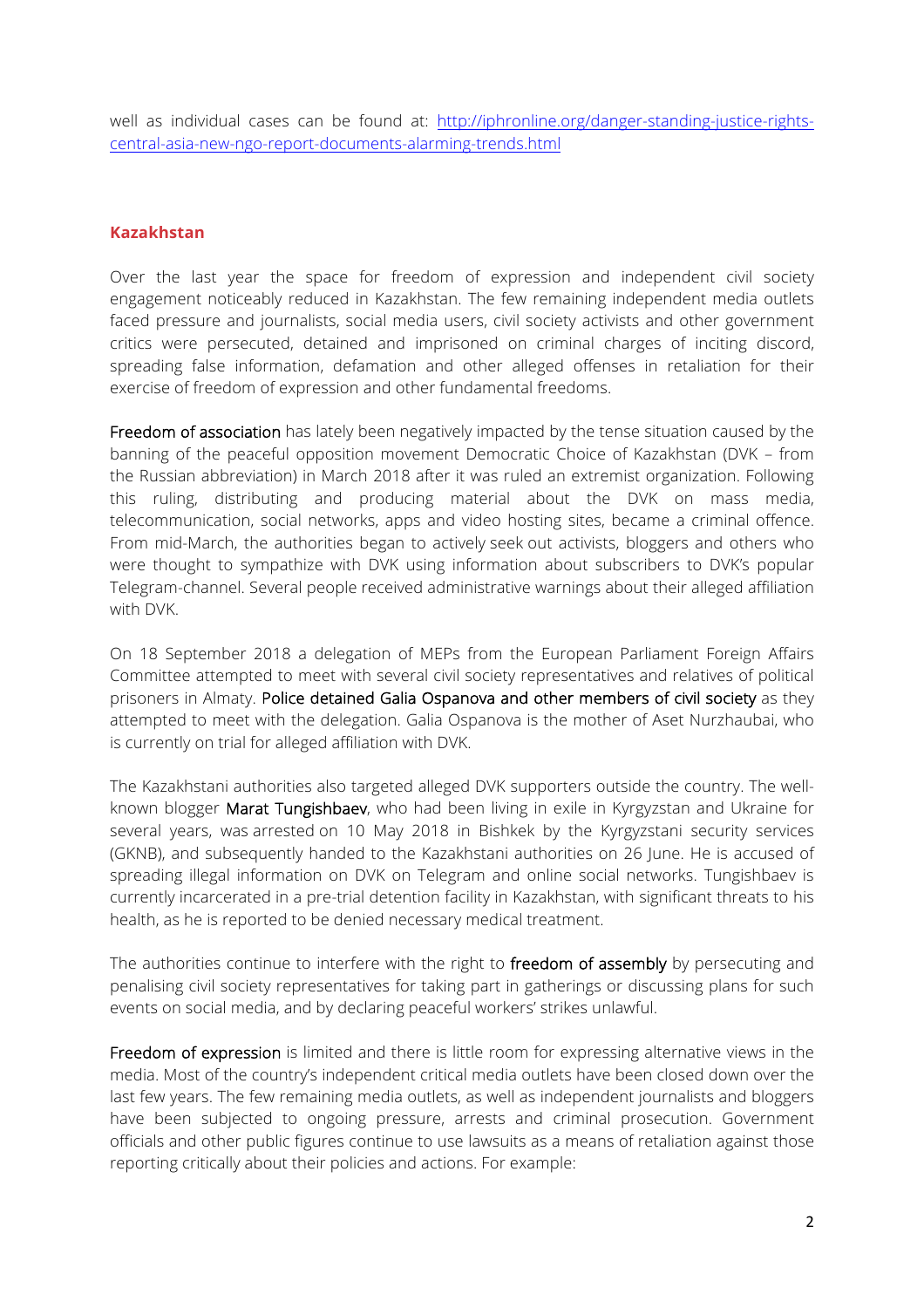• The Ratel.kz news site was blocked in March 2018. In April, its office was searched and computers confiscated by police. The homes of several journalists and editors were also searched by the authorities, including Ratel.kz editor-in-chief Marat Asipov. Marat Asipov and one of the journalists were released after a short interrogation. The police actions were reportedly triggered by a request from businessman and former Minister Zeinulla Kakimzhanov, who filed a lawsuit claiming that the media outlet had knowingly spread false information damaging his reputation. The lawsuit was related to a series of news articles on alleged corrupted business schemes. On 4 April 2017, Medeu District Court had fined the two media outlets a total of 50 200 000 KZT (around 146 000 USD) in favour of the Kakimzhanov family. Although the fine was paid, on 28 May this year, Medeu District Court in Almaty ordered the closure of website Ratel.kz. The registration of the media outlet was cancelled, the name was banned and Ratel.kz was forbidden from using Facebook as a platform for disseminating news.

The authorities also continue to impose restrictions on the freedom of expression through the misuse of Article 174 of the Criminal Code, which punishes incitement to discord. The Article, with its over-broad definition of offences, is routinely used to target critics. For example, Shymkent-based blogger Ardak Ashim was forcibly incarcerated in a psychiatric facility for more than one month after being detained on 15 March 2018 on charges of "inciting social discord". Police officers questioned her on alleged connections with the banned DVK movement, and, not finding any evidence of this they sent her for forcible psychiatric treatment. Ardak Ashim had previously expressed her support for the DVK movement on social media, but before they were declared an extremist organization. Several such cases in Kazakhstan have been initiated on similar grounds. For example, two men were accused of supporting the DVK movement because they were wearing blue shirts, (the party colour) and a woman because she had two blue balloons in her house.

The authorities actively tightened restrictions on freedom of expression on the internet.

Widely criticized draft legislation is under consideration that would introduce new restrictions on freedom of religion. The draft bill, which was passed at initial parliamentary hearings in May 2018, aims to increase controls of "radical" religious associations. The draft law provides a vague definition of the religious trends the authorities are concerned about as "a set of religious views, ideas, and doctrines that threaten the protected human rights and freedoms aimed at weakening and (or) destroying moral foundations, spiritual and cultural values." If adopted, the draft law will reinforce trends of harassment and intolerance towards Muslims and certain religious minorities.

### **Recommendations to the authorities of Kazakhstan:**

1. Revise the draft law on religion including input of expert assessments, including from the OSCE and the UN;

2. Cease the unjustified persecution of citizens for peacefully exercising their freedom to associate;

3. Cease the practice of state surveillance, harassment and arbitrary detention of citizens who meet with or turn to international organizations or foreign political representatives, journalists or human rights defenders who visit Kazakhstan;

4. Remove or revise Article 174 from the Criminal Code ("Incitement to social, national, tribal, racial, class or religious strife") giving clear definitions of what constitutes hate speech;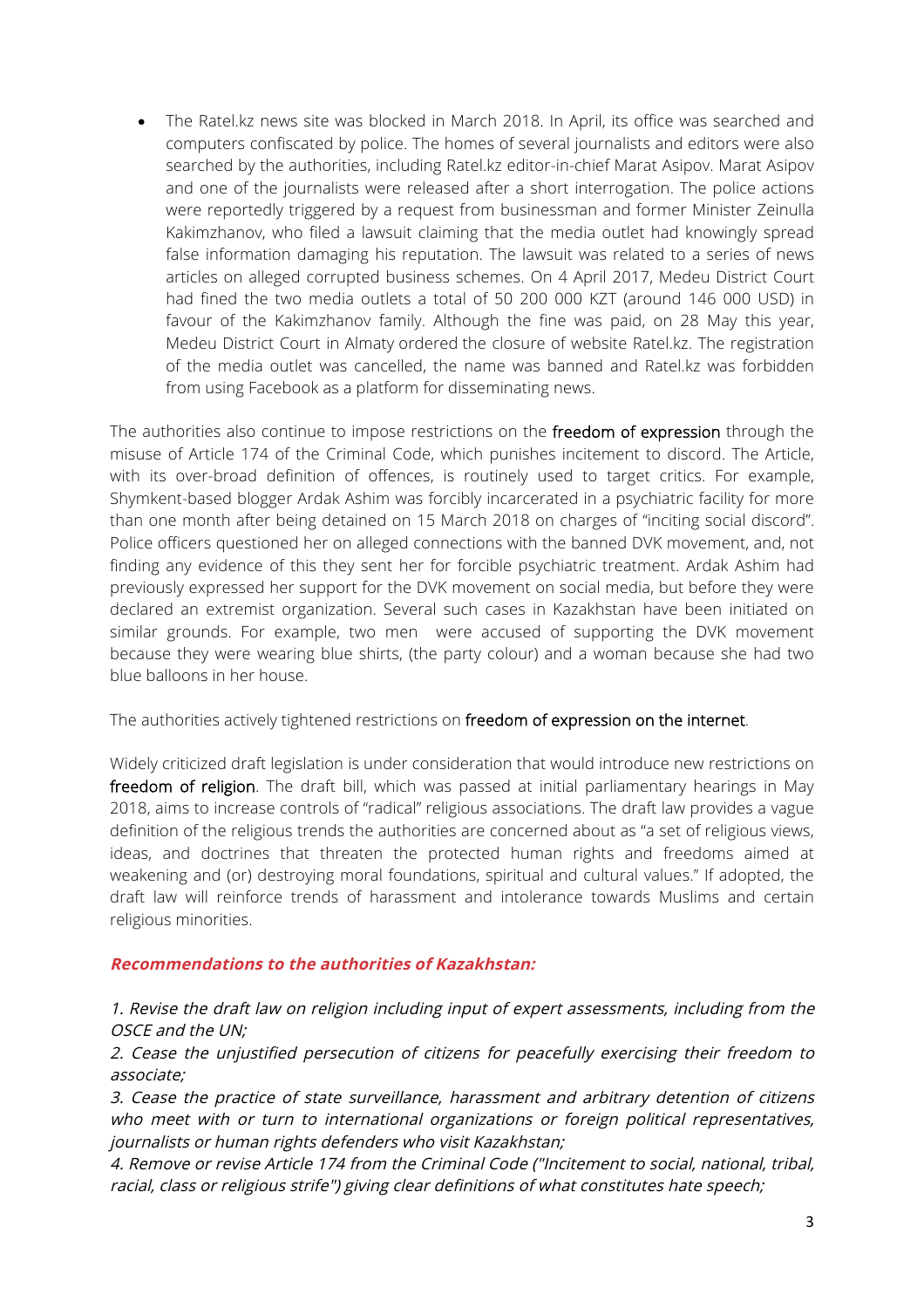5. Change the rules of holding peaceful assemblies from the current, where permission has to be sought, to one where citizens only notify the authorities prior to holding assemblies.

## **Kyrgyzstan:**

Recently President Sooronbai Jeenbekov stated his intention to continue to improve cooperation with civil society and his open attitude towards "constructive ideas and criticism". On 19 July 2018, he held a meeting with civil society and promised to include civil society representatives in expert working groups looking at reforms.

Despite these welcome statements some concerns remain. One of these is related to legislation on NGOs involved in election monitoring. In the run-up to the presidential elections in 2017, restrictions were imposed on local election monitoring NGOs. Legislation limits the number of local election monitors, and restricts their rights to move around freely at polling stations, and deprives NGO monitors of the right to appeal against decisions of election commissions. In view of the upcoming parliamentary elections in 2020, it is of utmost importance that amendments are made to legislation to guarantee that civil society will be able to monitor the elections.

Another cause of concern is legislation on "incitement to hatred" which remains vaguely defined and has been arbitrarily applied by the authorities to curtail fundamental freedoms.

In March 2018 the Bir Duino-Kyrgyzstan Movement found out that its alternative report to the UN Committee on the Rights of Migrant Workers published in 2015 had been added to the list of banned materials by court order in January 2017, making it a criminal offence to publish, distribute, or copy the publication. The publication was banned on the grounds that it allegedly incites ethnic or racial conflict, although experts who examined the report concluded that it contains no information to this effect. On 5 July 2018, Bishkek City Court refused Bir Duino Kyrgyzstan's request to appeal against the January 2017 decision, on the grounds that the deadline for lodging an appeal had passed.

Human rights activist Azimzhan Askarov, sentenced to life imprisonment in Kyrgyzstan, remains behind bars, despite the UN Human Rights Committee concluding in 2016 that he was arbitrarily detained and ill-treated, and calling for his immediate and unconditional release.

Freedom of expression decreased significantly in Kyrgyzstan in 2017 due to onerous fines imposed on media outlets critical of the former President Almazbek Atambaev, and the closure of an opposition television company.

Despite some positive steps in the first half of 2018, including the dropping of libel lawsuits against journalists by both former President Atambayev and President Jeenbekov, current legislation needs amending to ensure that such cases will not be repeated in the future.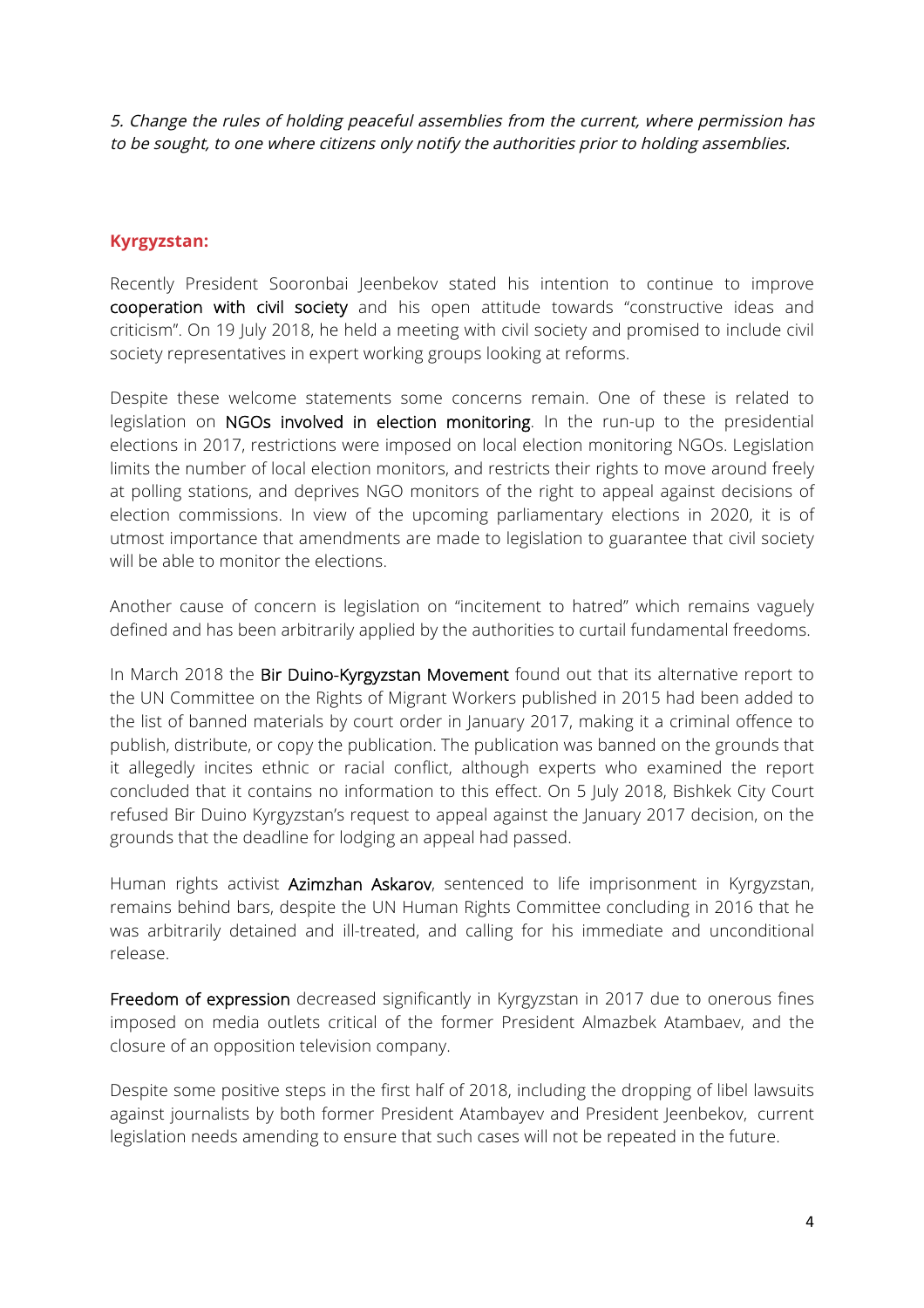Assistant UN Secretary-General for Human Rights Andrew Gilmour, who visited Kyrgyzstan in May 2018, welcomed the retractions in some defamation cases against journalists. He noted that the recent civil suits against news agencies had had the effect of gagging some of them. During the 19 July meeting with civil society, President Jeenbekov gave an undertaking not to sue journalists.

In a related case, in April 2018, the Supreme Court overturned the decisions of lower courts, which had refused to allow Dina Maslova, one of the co-founders of news website Zanoza.kg, and human rights defender Cholpon Dzhakupova to pay court-awarded compensation in favour of former President Atambayev in installments. The Supreme Court returned the cases for further consideration. However, the original court ruling imposing fines of millions of soms on the defendants in favour of the former President remains in force. Dzhakupova and founder of the Zanoza.kg website Naryn Ayyp appealed to the UN Human Rights Committee about violations of international fair trial standards in the preceding court hearings.

The Prosecutor General initiated a criminal case against three Supreme Court judges and several officials from the Supreme Court and Bishkek investigation detention facility, for illegally detaining the blind poet Temirlan Ormukov in March 2018 for 12 days. The criminal case was instigated against Ormukov under Article 329 of the Criminal Code, which criminalizes "Knowingly making a false report on the commission of a crime", on the basis of a complaint by a member of Parliament, whom the poet had accused of corruption.

On 27 June 2018, the Kyrgyzstani authorities complied with an extradition request for Kazakhstani blogger and civil activist Murat Tungishbayev, handing him to Kazakhstani officials. Human Rights organizations protested the failure by Kyrgyzstani authorities to fulfil their international obligations not to return anyone to a country where he or she is at real risk of torture.

### **Recommendations to the authorities of Kyrgyzstan:**

- Implement the decision by the UN Human Rights Committee and immediately release Azimzhan Askarov;
- Amend legislation that requires the Prosecutor General to lodge complaints to protect the honour and dignity of the President;
- Amend legislation which currently limits the role of NGOs in election monitoring.

### **Tajikistan**

The space for civil society continues to contract in Tajikistan due to wide-ranging restrictions on fundamental freedoms. Independent media, journalists and others who criticise government policies face growing pressure, and the authorities unduly limit the use of online resources. Journalists also face difficulties in accessing information of public interest due to the refusal of public authorities to make it available. NGOs are subjected to intrusive inspections by state bodies and human rights groups and those working on the protection of vulnerable groups such as sexual and other minorities have been under special scrutiny. There are ongoing concerns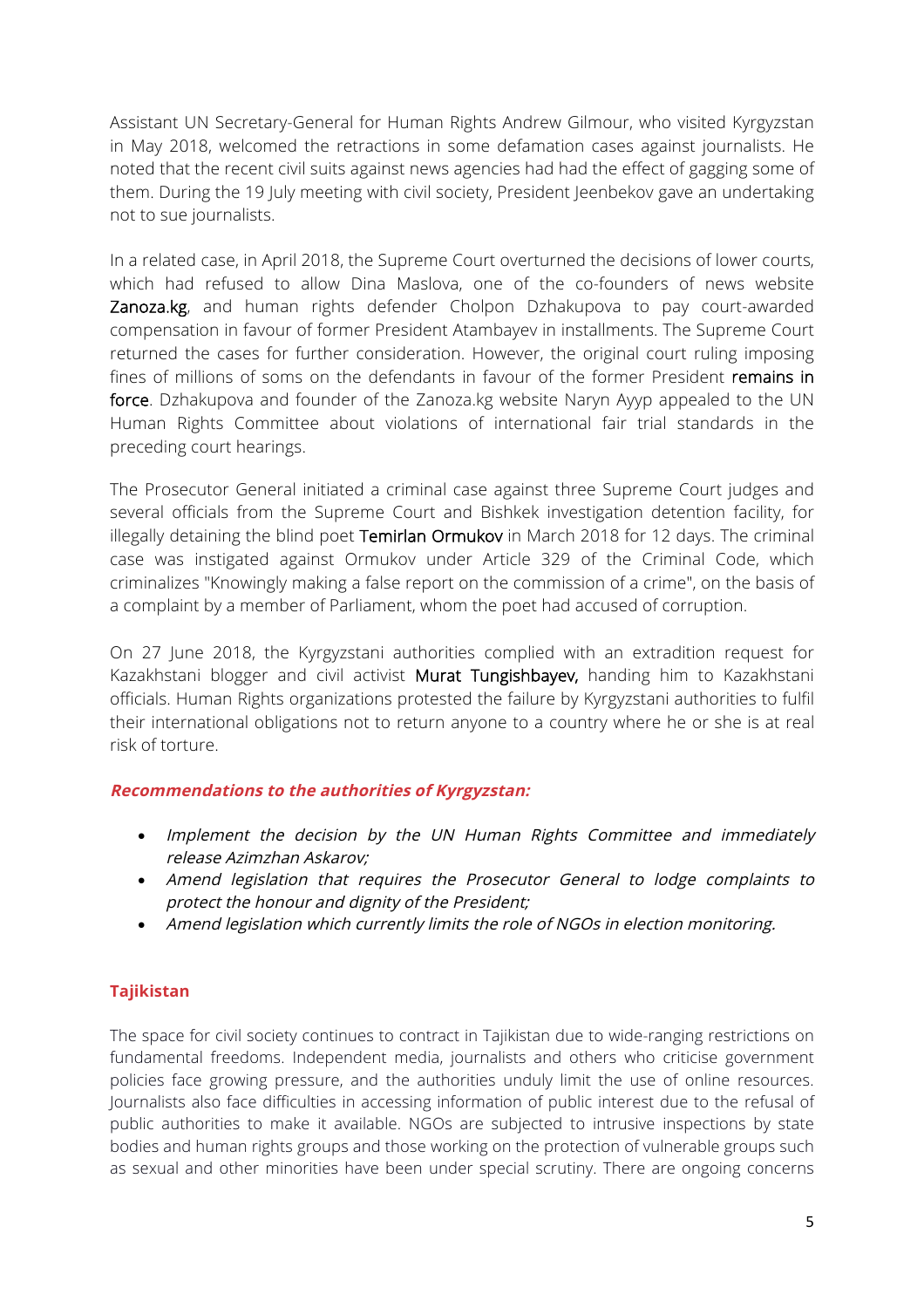about reported cases of intimidation, detentions and interrogations of members of the political opposition and their relatives. Problematic legislation, as well as arbitrary law enforcement measures undermined the right to freedom of peaceful assembly.

Following a visit to Tajikistan in May 2018, United Nations Assistant Secretary-General for Human Rights Andrew Gilmour called on the Government of Tajikistan to take steps to ensure that human rights defenders, journalists, lawyers and others can carry out their work without hindrance, unnecessary administrative checks and fear of prosecution.

In July 2018, imprisoned journalist Khayrullo Mirsaidov was sentenced by a court in Khujand to 12 years in prison. He was arrested in December 2017 after he made allegations of corruption against local officials. After an international outcry, he was released from detention on 22 August 2018. He spent in total eight months behind bars. However, his convictions for embezzlement, forgery and false testimony remain in force, and he was ordered to pay 80 000 Tajik Somoni (around 8 000 USD) in fines and contribute 20 per cent of his salary to the state for the next two years.

On 17 May 2018, the UN Working Group on Arbitrary Detention concluded that Mahmadali Hayit, deputy chairman of the banned Islamic Renaissance Party of Tajikistan (IRPT), is being held in arbitrary detention in Tajikistan. Hayit was given a life sentence in 2016 after being charged along with a dozen other IRPT members with various crimes, including attempting to overthrow the state.

On 16 July 2018, the UN Human Rights Committee issued an opinion, finding the arrest and detention of businessman and opposition politician Zayd Saidov to be in violation of the International Covenant on Civil and Political Rights, and calling on the Tajikistani government to immediately release him. In early 2013, Saidov had organized a committee of businesspeople, political scientists, and former public servants to discuss the creation of a new political opposition party entitled New Tajikistan Party, leading to his arrest on 19 May 2013 on charges of "bigamy or polygamy" (Article 170), "illegal deprivation of an individual's freedom" (Article 131), rape (Article 138), fraud (Article 247), and bribery (Article 319) and he was subsequently sentenced to 29 years in prison.

Lawyers working on politically sensitive cases are at risk of intimidation, harassment and criminal prosecution. Lawyers Buzurgmehr Yorov and Nuriddin Mahkamov, who represented members of the opposition IRPT in court, were convicted in closed trials which did not meet international standards of fairness. They were found guilty of inciting hostility, extremism and of other charges in October 2016 and remain behind bars.

In relation to **access to the internet**, on 13 June 2018, Tajikistan's Parliament approved an amendment of Article 179 of the Criminal Code which relates to "public calls for the commission of terrorist crimes and (or) the public justification of terrorist activities". In accordance with the new amendment, the Article was supplemented by a new definition "via the Internet", meaning that criminal responsibility and long terms of imprisonment as punishment for public calls for terrorism could potentially threaten online users.

In recent years, arbitrary blocking of websites including news sites such as Asia-Plus, or Facebook has become a regular occurrence in Tajikistan. The government's Communications Service has denied responsibility for this, suggesting that internet providers are to blame.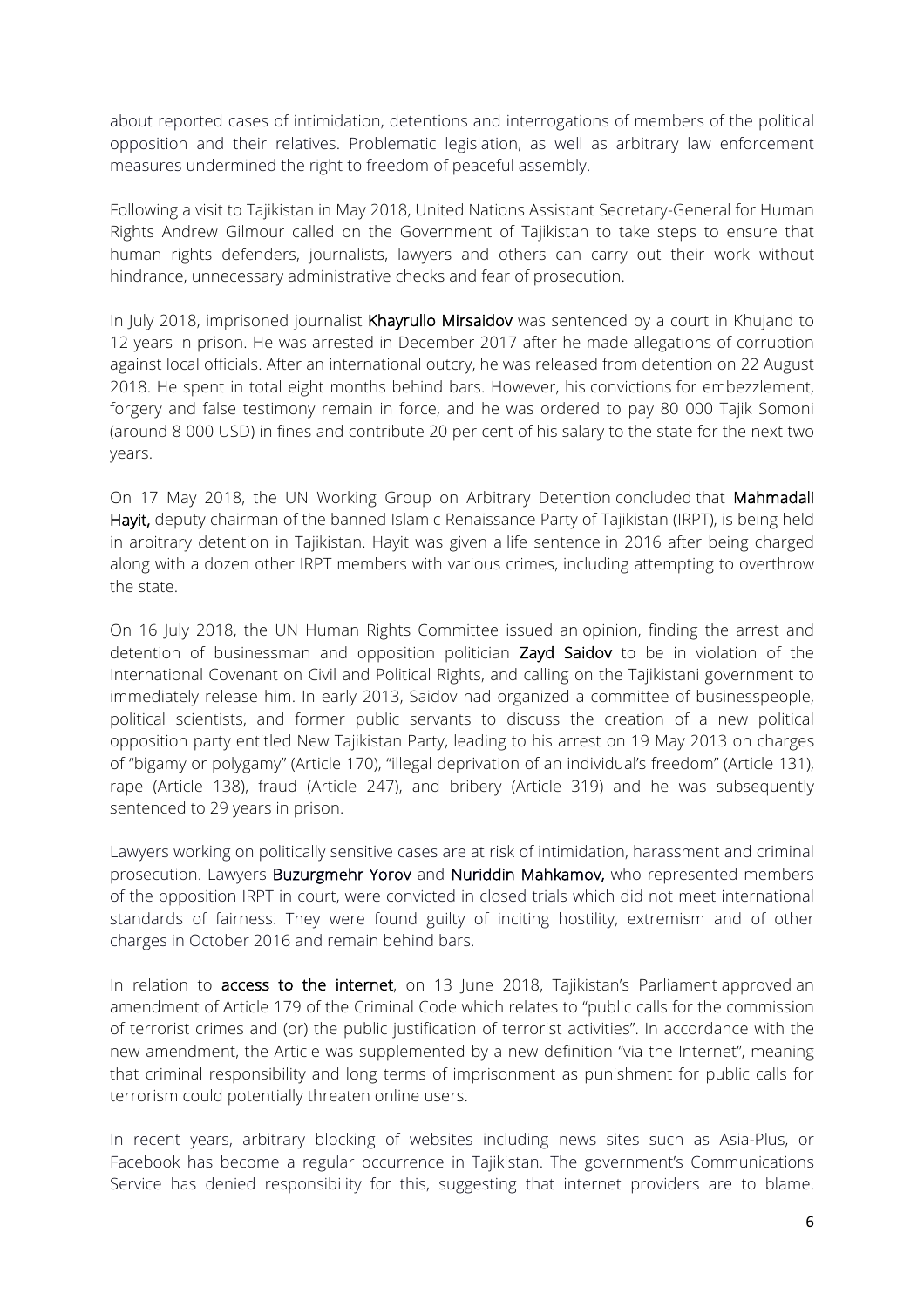However, internet providers have reported receiving informal orders from this agency to block sites.

The climate in which civil society organizations operate remains restrictive and human rights NGOs, especially those working on the protection of vulnerable groups such as sexual and other minorities are subject to pressure. The Ministry of Justice, the Tax Committee and other state bodies carry out inspections of the activities of NGOs. These inspections are often timeconsuming for the NGOs concerned. In some cases, inspected NGOs were required to address alleged violations of requirements of national law to avoid penalties.

Civil society representatives are concerned that draft legislation, which is under consideration by the government, may introduce additional restrictions on NGO activities. This draft legislation included a new Law on Non-Commercial Organizations and a new Civil Code, which is expected to introduce amendments relating to registration procedures for NGOs.

At the beginning of 2018, NGOs were invited to comment on new draft regulations regarding the procedure for notifying the Ministry of Justice about foreign grants but they are not routinely consulted on legislation affecting them.

### **Recommendations to the authorities of Tajikistan:**

- Immediately and unconditionally release from detention all those who are detained only for exercising their right to freedom of expression;
- Ensure unrestricted access to online information resources, including national and international news sites, social networks and CSO websites.
- Ensure that journalists, writers, lawyers and individuals can work freely without fear of retribution for expressing critical opinions or covering topics that the government deems sensitive.
- Ensure that <sup>a</sup> safe, respectful, non-arbitrary environment for civil society is realized in practice, and that legal and policy measures which limit the right to association and provide for potential state interference in NGO activity are rescinded.

### **Turkmenistan**

The parliamentary elections of 25 March 2018 highlighted yet again the lack of freedom of expression in Turkmenistan, as the three existing political parties are all pro-presidential and the parliament is fully comprised of pro-presidential deputies.

All national media outlets in Turkmenistan are controlled by the state and under pressure to focus on positive developments and government achievements, while refraining from covering the current economic crisis and other serious problems in the country. The new Law on TV and Radio Broadcasting adopted earlier this year requires that broadcasts should create "a positive image of Turkmenistan". The state also continues to interfere with the editorial policies of media outlets and the President personally appoints and dismisses chief editors, although national law does not grant him such powers.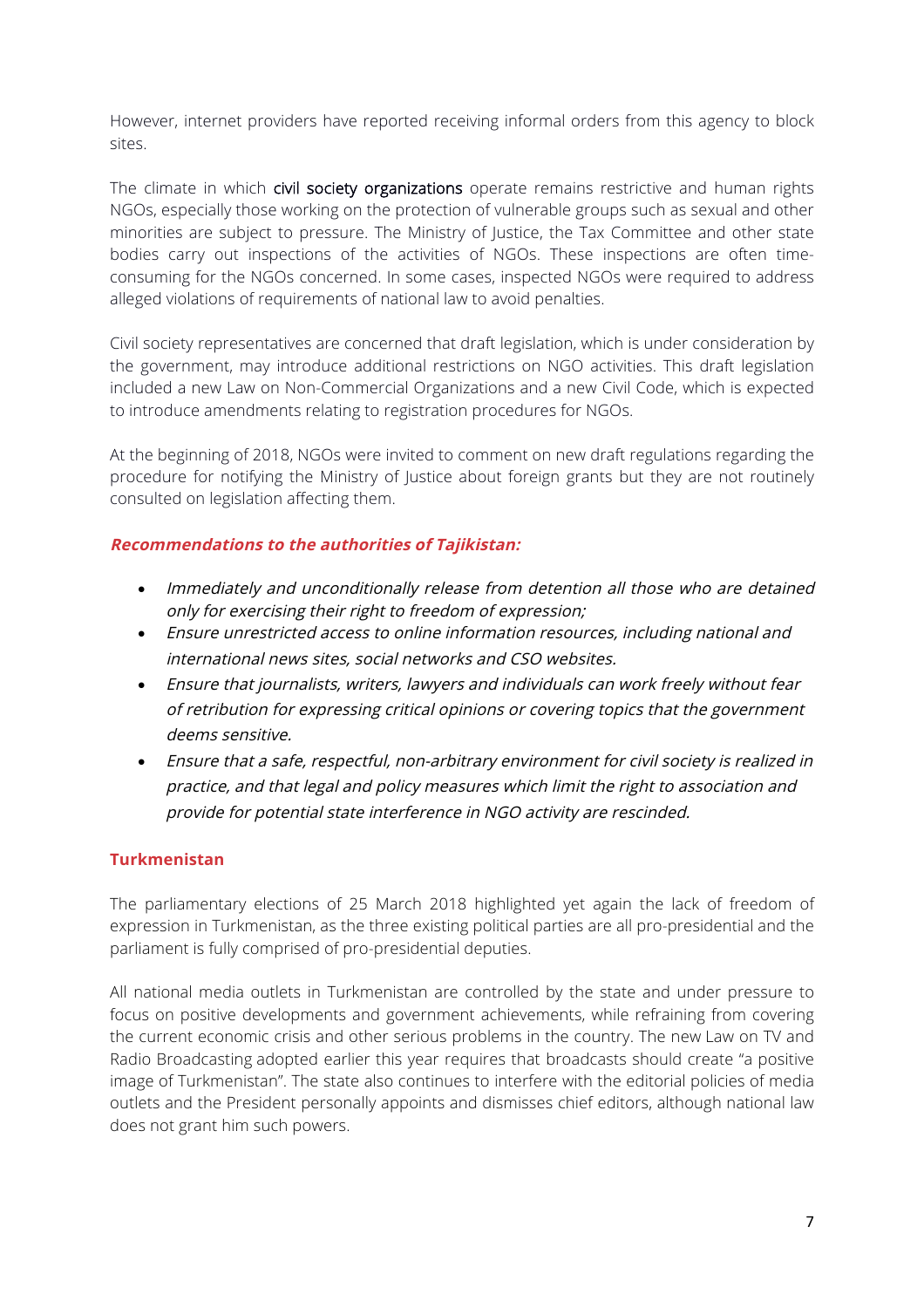Websites containing information critical of the authorities, such as that of TIHR continue to be blocked.

The authorities continue their arbitrary campaign against satellite dishes, which residents use to watch and listen to foreign TV and radio channels as an alternative to national, state-controlled channels. This campaign has been under way for years, with privately owned satellite dishes being forcibly removed under the pretext that they spoil the city view. TIHR has documented such cases on a number of occasions in the past year.

According to the 2014 Law on Public Associations, public associations have to undergo state registration in order to operate legally in the country, while the registration requirements are excessive especially for nationwide associations. Independent human rights organizations are not granted registration and are unable to operate openly in the country. Involvement in the activities of unregistered associations is subject to administrative sanctions. Legislation grants the authorities broad powers to monitor and oversee the activities and finances of associations without adequate safeguards against abuse.

Civil society activists, journalists working for the Prague-based Turkmen service of Radio Free Europe/Radio Liberty (RFE/RL) and other foreign outlets, as well as others critical of government policies continue to be persecuted.

In October 2017, unknown perpetrators threw stones and bricks at the windows of the apartment of Khalida Izbastinova, the 76-year-old mother of TIHR director Farid Tuhbatullin. This appears to be part of a pattern of attempts to put pressure on Tuhbatullin because of his human rights work in exile and TIHR's uncensored coverage of developments in Turkmenistan.

National security service officials visited Galina Vertyakova, known for her social media posts critical of government policies, at her Ashgabat home on 22 October 2017. They accused her of disseminating "false" information about the situation in the country and threatened her, saying she could easily be killed.

Animal rights activist Galina Kucherenko has been subjected to surveillance, intimidation and arbitrary detention in retaliation for her use of social media to protest against the brutal killing of stray animals in Ashgabat. In December 2017 a group of plainclothed law enforcement officers forced their way into her apartment and arbitrarily detained her and her daughter. Kucherenko's daughter Valeria was released after several hours but Galina Kucherenko was sentenced to 15 days' administrative detention by court based on an alleged complaint about her pets from neighbours.

Nataliya Shabunts, an Ashgabat-based civil society activist who cooperates with TIHR and who was targeted for posting articles critical of the authorities , is subjected to surveillance and has experienced arbitrary restrictions on her internet access.

In late May 2018, journalist Saparmed Nepeskuliev was finally released from prison after serving a three-year prison sentence handed to him in 2015 when he was charged with unlawfully possessing a medical drug banned in Turkmenistan. His sentence is widely believed to have been in retaliation for his reporting. The UN Working Group on Arbitrary Detention deemed Nepeskuliev's detention to be arbitrary.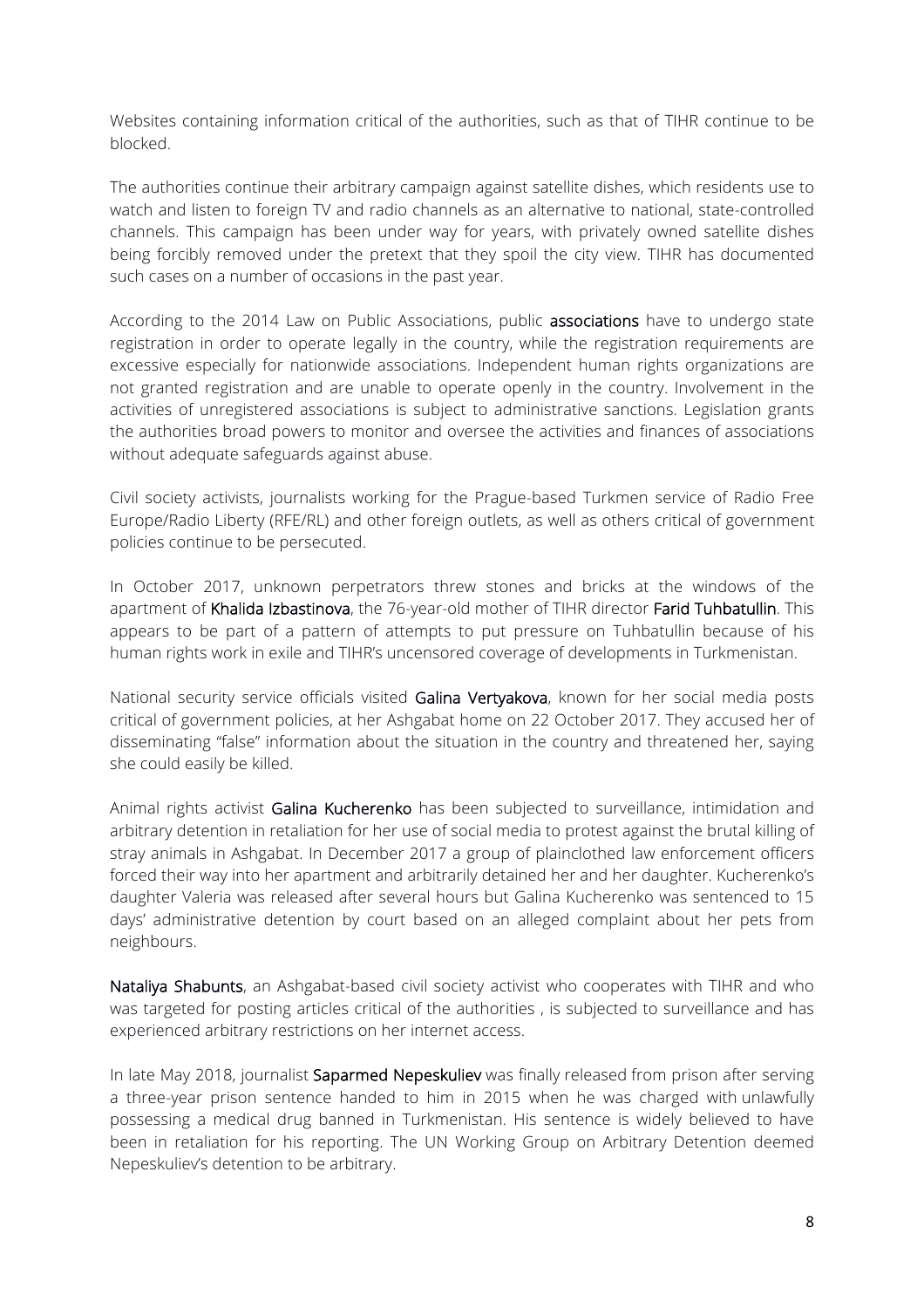RFE/RL correspondent Soltan Achilova and her family have repeatedly been subjected to intimidation, surveillance, harassment, threats and attacks over the past year in retaliation for her journalistic work.

According to Turkmenistan Independent Lawyers Association in August 2018 the number of those included on "black lists" of individuals barred from leaving the country reached 30 874 persons. Citizens are included on these lists pursuant to decisions of the NSM, the Interior Ministry, the Prosecutor-General's Office and the State Migration Office. In addition to those included on "black lists", men who have not completed military service are also forbidden to leave the country as well as young women who are suspected of travelling abroad to engage in prostitution or men who are suspected of travelling to join a terrorist or non-traditional religious group or organization.

Turkmenistan's authorities forcibly mobilize residents to attend and participate in various official gatherings and celebrations. This practice runs contrary to the right to freedom of assembly, a basic element of which is voluntary participation in assemblies. Thousands of people were forcibly mobilized in connection with the Asian Indoor and Martial Art Games held in Ashgabat in September 2017. The authorities invested billions of USD into these games with the aim of improving the country's international image and took great care to ensure that foreign visitors did not gain undesirable impressions of the situation in the country, including by preventing unsupervised contacts with local residents.

Dozens of individuals imprisoned following closed, politically-motivated trials remain disappeared within Turkmenistan's prison system. Their relatives have been denied contact with them and have not received any information about their whereabouts or fate for up to a decade or more. Among those disappeared are individuals convicted after the alleged 2002 coup attempt, as well as other former government officials imprisoned after falling out of favour with the regime. The Prove they are Alive! Campaign stated in September 2018 that the number of disappearances now stands at 121. The Campaign highlighted that a growing number of such people held *incommunicado* have died in Turkmenistan's prisons, with 23 confirmed cases of such deaths. According to TIHR, at the beginning of February 2018, another disappeared person died in prison: the former head of the investigative department of the National Security Committee, Begmurat Otuzov, who was given a 25-year sentence in 2002.

### **Recommendations to the authorities of Turkmenistan:**

- Put an end to the practice of forcibly dismantling satellite dishes and protect the right to unimpeded access to foreign sources of information, including taking prompt measures to ensure unobstructed internet access;
- Ensure that independent NGOs that so wish may obtain legal status in a fair and transparent process and carry out their peaceful activities without undue interference by authorities.
- Stop persecuting independent journalists, civil society activists and other critical voices, including those who live in exile and their family members who live in Turkmenistan.
- Put an end to the practice of prolonged incommunicado detention; provide information about the fate and whereabouts of all those who have disappeared in prison and grant them access to their lawyers and family members; and promptly release all held on politically motivated grounds.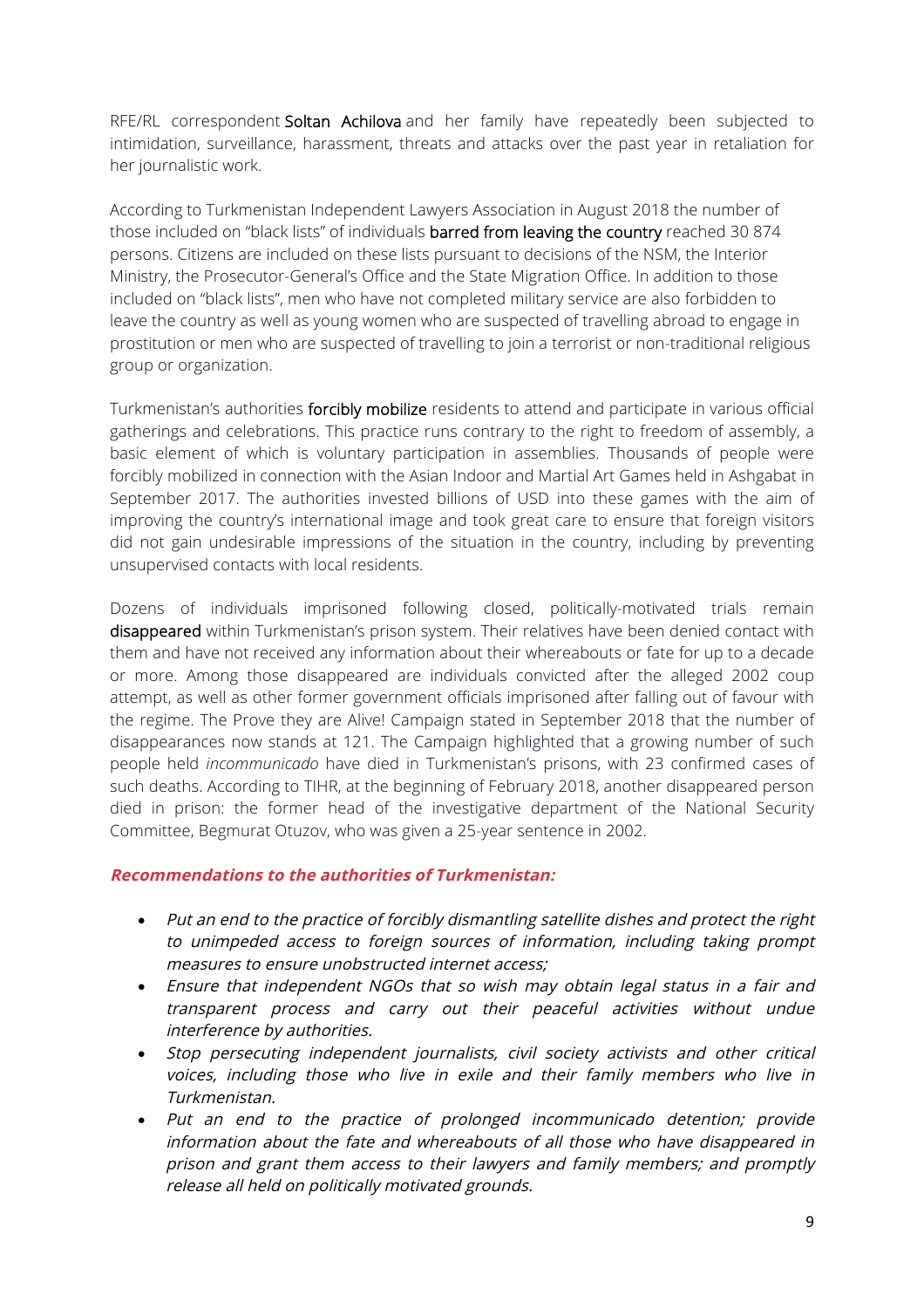#### **Uzbekistan**

Recently, the Uzbekistani authorities took some positive steps with respect to human rights protection. Importantly, they showed greater openness to international reporting and human rights monitoring, allowing visits by representatives of Amnesty International, Human Rights Watch, Norwegian Helsinki Committee, Reporters Sans Frontiers, and others. In November 2017 a BBC team was allowed limited access to the country for the first time in 12 years.

However, the past pattern of tight state controls on NGO registration, funding and activities continues, and, coupled with ongoing restrictions on freedom of expression, prevents independent media outlets and human rights NGOs from operating effectively and safely in Uzbekistan.

Human rights activists and journalists who were released over the last year included: Azam Farmonov, Solidzhon Abdurakhmanov, Agzam Turgunov, Ganikhon Mamatkhonov, Dilmorod Saidov, Isroil Kholdarov, Mekriniso Khamadova, Zulkumor Khamadova, Gaybullo Dhalilov, Chuan Matmakulov, Zafarjon Rakhimov, Yuldash Rasulov, Fakhriddin Tillaev; Gairat Mikliboev, Yusuf Ruzimuradov and Dilorom Abdukodirova (witness to Andijan tragedy). However, according to human rights monitors, at least five people are currently behind bars to punish them for peacefully exercising their right to freedom of expression. These are independent journalist Aziz Yusufov, academic Andrei Kubatin, producer Mirsobir Khamidkoriev; author Akrom Malikov and political scientist Rustam Abdumanopov.

Although Uzbekistan has seen some moves towards increased press freedom the authorities maintain tight control over the media and independent voices. In 2018, a press center was set up to allow the public to receive timely and reliable information from the authorities, but unfortunately pressing human rights concerns have not been covered by the press centre.

In September 2017, independent journalist **Bobomurod Abdullayev** was detained by officers of the National Security Services (SNB), held in *incommunicado* detention for two days, and then in pre-trial detention without access to a defence lawyer until mid-December 2017. During his detention, he was subjected to torture and ill-treatment at the hands of SNB officers in order to get him to incriminate others and to confess to conspiring to seize power in Uzbekistan through his writings under the pseudonym Usman Khaknazarov. In May 2018, during a trial attended by international observers, Tashkent city court ruled to acquit Abdullayev's co-defendants Hayotkhon Nasreddinov, Shavkat Olloyorov and Ravshan Salayev, but found Bobomurod Abdullayev guilty of public calls for the seizure of power on behalf of an organized group and handed him a 13 month suspended sentence with the requirement to pay 20 per cent of his earnings to the state. His writings, in the opinion of many observers, do not qualify as public calls for seizure of power on behalf of an organized group or in its interests nor do they represent a danger to the public. After the trial ended three officials were brought to justice in relation to the allegations of torture of Bobomurod Abdullayev and found guilty of committing crimes in their official capacity. However, the trial was closed to public scrutiny and the names of all of those found guilty are not known to the public.

In a direct threat to freedom of expression on the internet, reports have emerged since 24 August 2018 that several people have been arbitrarily detained and interrogated after they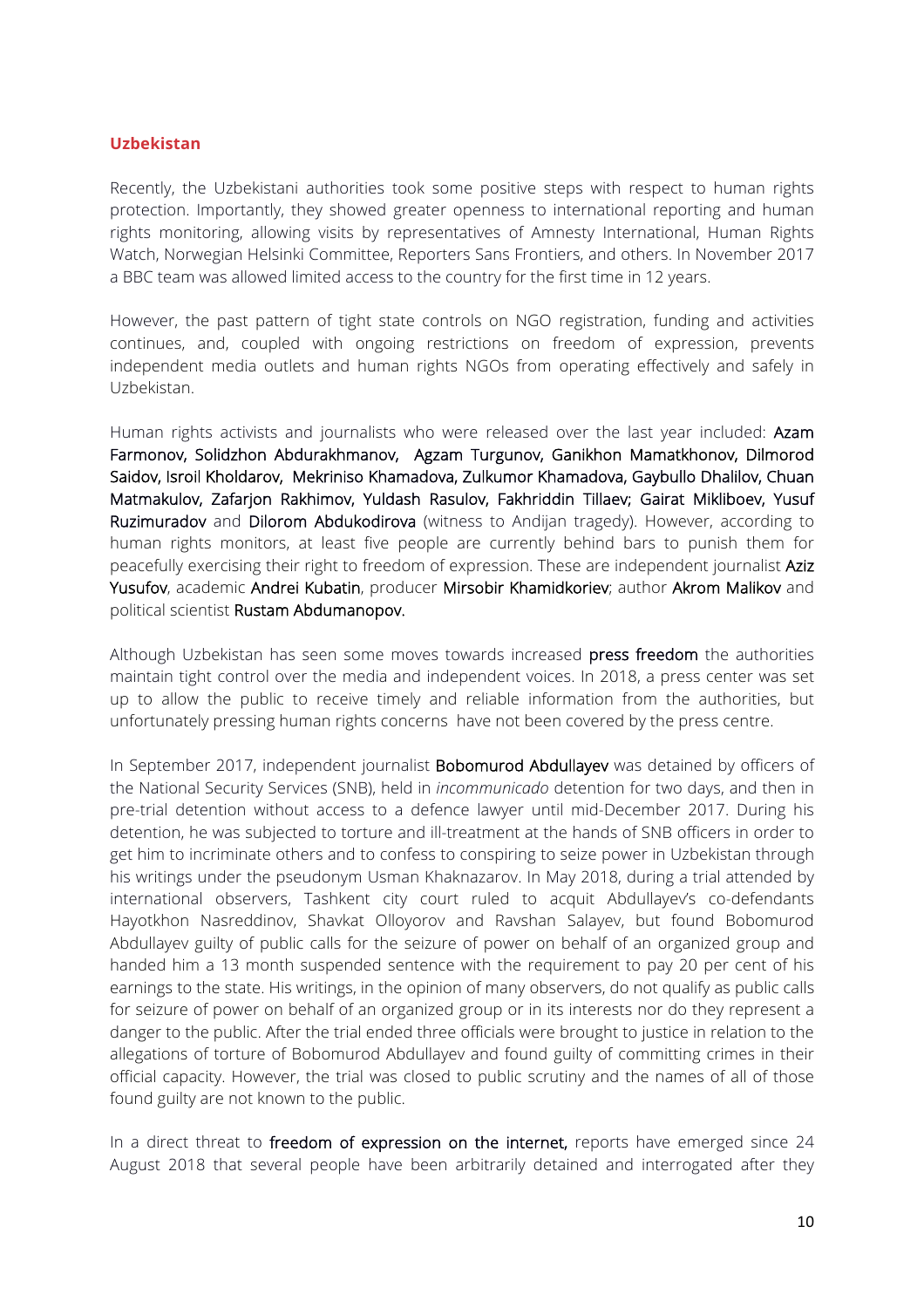posted comments on their Facebook accounts or 'liked' and shared posts of other social media users on issues relating to cultural and religious issues. AHRCA confirmed the names of nine people who have been held in police custody on administrative charges and three more who were questioned for some four hours before being released. All 12 were reportedly pressured to provide information to law enforcement officials about those who support and comment on their posts. Several of those detained signed statements undertaking not to participate in any further "suspicious activities" - but without receiving an explanation from the law enforcement and security officials as to what qualifies as suspicious. In addition, "suspicious" is not a legally defined term and does not refer to any internationally recognised crime; hence the demand is effectively an arbitrary restriction of the right to freedom of expression. According to our information, the authorities tracked Facebook users by their IP addresses and then dispatched police officers from the regional anti-terrorism units of the Ministry of Internal Affairs to detain them, search their homes and confiscate computer and technical equipment, in most cases without presenting arrest or search warrants. In the cases we are aware of, interrogations at police stations lasted for four hours or more without any legal representatives present and relatives of those detained were not informed of their whereabouts. The charges were often excessive in terms of the alleged offence – for example, someone trying to organize a smallscale protest (picket) was charged with calling for mass unrest. According to media reports, some of the bloggers were released from custody on 11 September.

On 5 September 2018 a press release by the Ministry of Justice outlined new legislation regulating and restricting access to internet sites which are considered to distribute "banned information", and announced the establishment of a register of banned sites. Sites which publish information calling for violent overthrow of the constitutional system; which propagate violence, terrorism and religious extremism, which provide confidential information on state secrets or laws; which incite national, ethnic or religious hatred or harm the honour or dignity or citizens will be banned.

In relation to freedom of association, a Presidential decree from April 2018 instructs the Ministry of Justice to develop a registration system by January 2019 for NGOs to: inform the authorities about planned events; submit annual activity reports and apply for state approval for the receipt of foreign funding. There are concerns that the new registration system could allow for continued state interference in NGO activity. At present, issues of lack of clarity and burdensome bureaucratic requirements of the registration process for NGOs remain problematic. On a positive note, the decree provides that civil society should be consulted on draft legislative changes affecting NGOs.

Although some activists have been allowed to travel abroad in recent months, restrictions on movement remain in place for some human rights defenders. For example, human rights defender Agzam Turgunov was refused permission to leave Uzbekistan in August 2018 when trying to attend the Human Dimension Implementation Meeting (HDIM) organized by the OSCE in Warsaw. The grounds for the refusal have not been clarified at the time of writing, although Agzam Turgunov was eventually given permission to travel on 18 September 2018, unfortunately too late to attend HDIM. Former government official and UN employee Erkin Musaev who was released in August 2017 after 11 years of wrongful imprisonment was also refused permission to travel abroad.

#### **Recommendations to the authorities of Uzbekistan:**